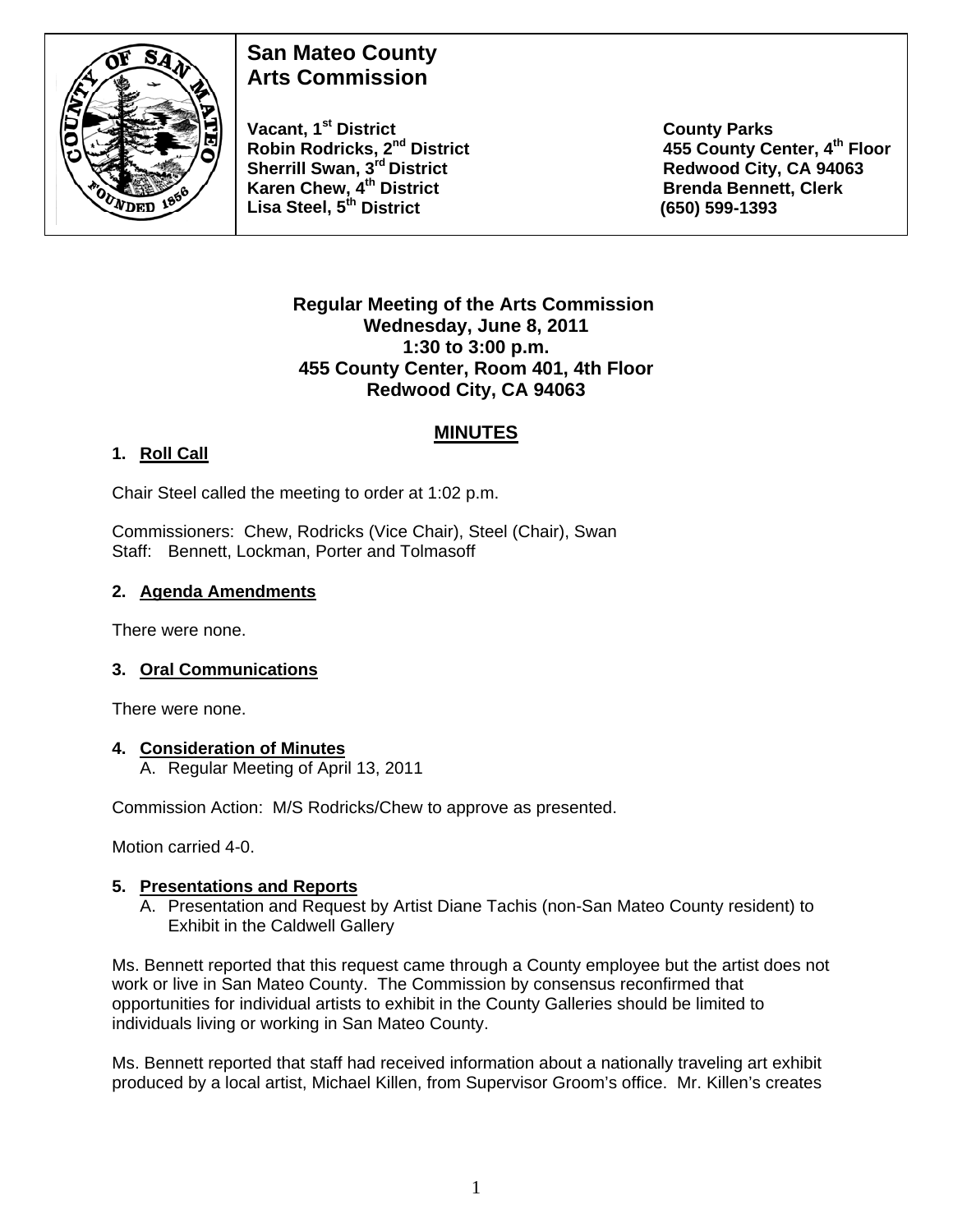art using recycled materials and had expressed a desire to exhibit his national show locally. Commissioner Chew said she would contact him.

B. Update on FY 2011-12 State and Local Partner Grant Application

Ms. Bennett said it appeared the California Arts Council would award a \$10,000 grant to the Commission, one third of which at least had to be used for strategic planning toward establishing a designated arts partner.

C. Report on CAST Project

Commissioner Chew said the CAST committee would meet before June 30 to summarize the findings of the community survey and interviews. She said a report would be made to the Commission at their August 10, 2011 meeting.

Discussion ensued as to whether a special meeting would be needed. Commissioner Chew suggested waiting to decide until after the CAST group met. Chair Steel suggested she work with staff after the CAST committee met to determine whether there needed to be a special meeting or the regular meeting needed to be longer.

#### **6. Action Items**

- A. Consideration of Work Plan and Draft Budget for FY 2011-2012
	- $\downarrow$  Work Plan and Budget with Grant Funding
	- $\frac{1}{2}$  Work Plan and Budget without Grant Funding

Chair Steel said the Budget Committee (Commissioner Rodricks and Chair Steel) developed two budgets, one that included grant funding which was not definite yet (A) and the other that did not include that funding (B). She said this budget included the projects and services the Commission usually funds and other funding that would support Member's Projects. The Budget Committee saw the Member's Project as an opportunity for each Commissioner to have allocated funding for a new or existing project that promotes, enhances, or positively impacts the arts in the County. She said project funding would be allocated only after approval of each project by the full Board.

Superintendent Lockman said there was \$54,997 in the Arts Commission budget for 2011-12 but with the County's budget concerns there had been discussion in the County Manager's Office about whether to fund or reduce the Commission budget. He said at this point the budget has not been adopted by the Board. He said the additional \$11,000 was grant funding which was not definite. He said the County was doing a review of Boards and Commissions, and that there might be additional cuts in the next budget year. He said most likely the Commission's budget would be adopted this year, but he wanted the Commission to know that there were unknowns as to future budgeting measures and what the review of the boards and commissions would recommend.

Commissioner Swan said the Commission was at a critical point on making a decision as to what was the best organization to support the arts in the County, and with the grant funding, the expectation was that would be accomplished by the end of fiscal year 2011-12. She asked if it was reasonable to expect the sustaining of the Commission through then.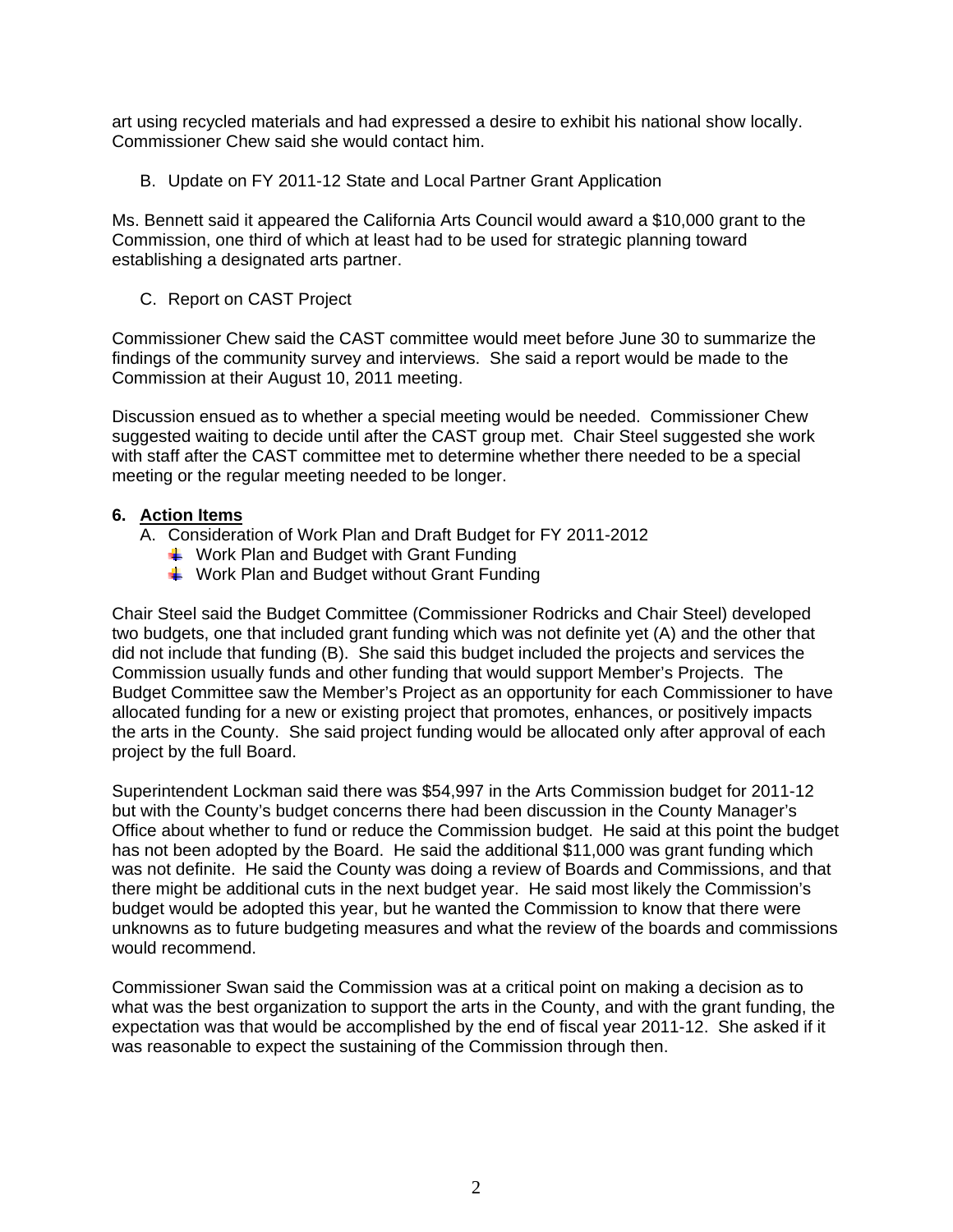Superintendent Lockman said if the budget was approved that it would be highly unlikely for funding to be cut midyear. He said the review of the boards and commissions was something outside of his purview and he did not know what the outcome of that review would be.

Commission Action: M/S Swan/Rodricks to approve the 2011-2012 Work Plan and Budget A contingent upon California Arts Council grant funding approval.

Motion carried 4-0.

Commission Action: M/S Swan/Chew to approve the 2011-2012 Work Plan and Budget B (\$54,997) in the event the grant funding was denied.

Motion carried 4-0.

B. Consideration of Artsopolis Proposal for Services for FY 2011-2012

Chair Steel noted the agreement amount was the same as the previous year. Commissioner Chew asked if there had been a site activities report prepared. She said the proposal indicated that growth in website traffic could be achieved in 2011-2012 and asked how that would be quantified. She said through the interviews done with the CAST project it was obvious that artists wanted to be seen and heard and consumers wanted to know what was available. She said that Artsopolis needed to drive more activity in San Mateo County. She said the question was what the County had gotten this year from Artsopolis and whether it was worth \$25,000. Commissioner Swan indicated that there should be a report provided. Director Porter asked how many years Artsopolis had been the vendor; it was indicated for three years. He suggested that for FY 2012-2013, the Commission consider doing a request for proposals and a multi-year agreement with a contractor. Superintendent Lockman suggested including in the new agreement in the scope of service to request an annual site activity report showing the change from the prior year and some information on the numbers. He said the budget indicated \$2,000 for marketing and development of the Artsopolis website, and asked if that was something being asked of Artsopolis. Chair Steel said that was intended for something that the Commission might do such as the marketing cards done in the last fiscal year.

There was Commission consensus for staff to request a site activity report from Artsopolis for FY 2010-2011.

Commission Action: M/S Steel/Rodricks to accept Artsopolis proposal for services for FY 2011- 2012 with an added scope of work to include annual site activity report.

Motion carried 3-1 with Commissioner Chew opposed.

Commissioner Rodricks asked if members would be able to check out activities on the website throughout the year. Chair Swan said the proposal indicated that was possible. Commissioner Chew said that was for organizations using the website to post events. She said the objective was getting visibility for artists and how to connect them to Artsopolis. Ms. Tolmasoff said that the optimum was to have a fresh and expanding website and for there not to just be the same 50 organizations using it. Commissioner Chew said that if Artsopolis really wanted to expand they should consider multi-lingual offerings. Ms. Tolmasoff said strong dynamic ethnic communities were using Artsopolis in Santa Clara County.